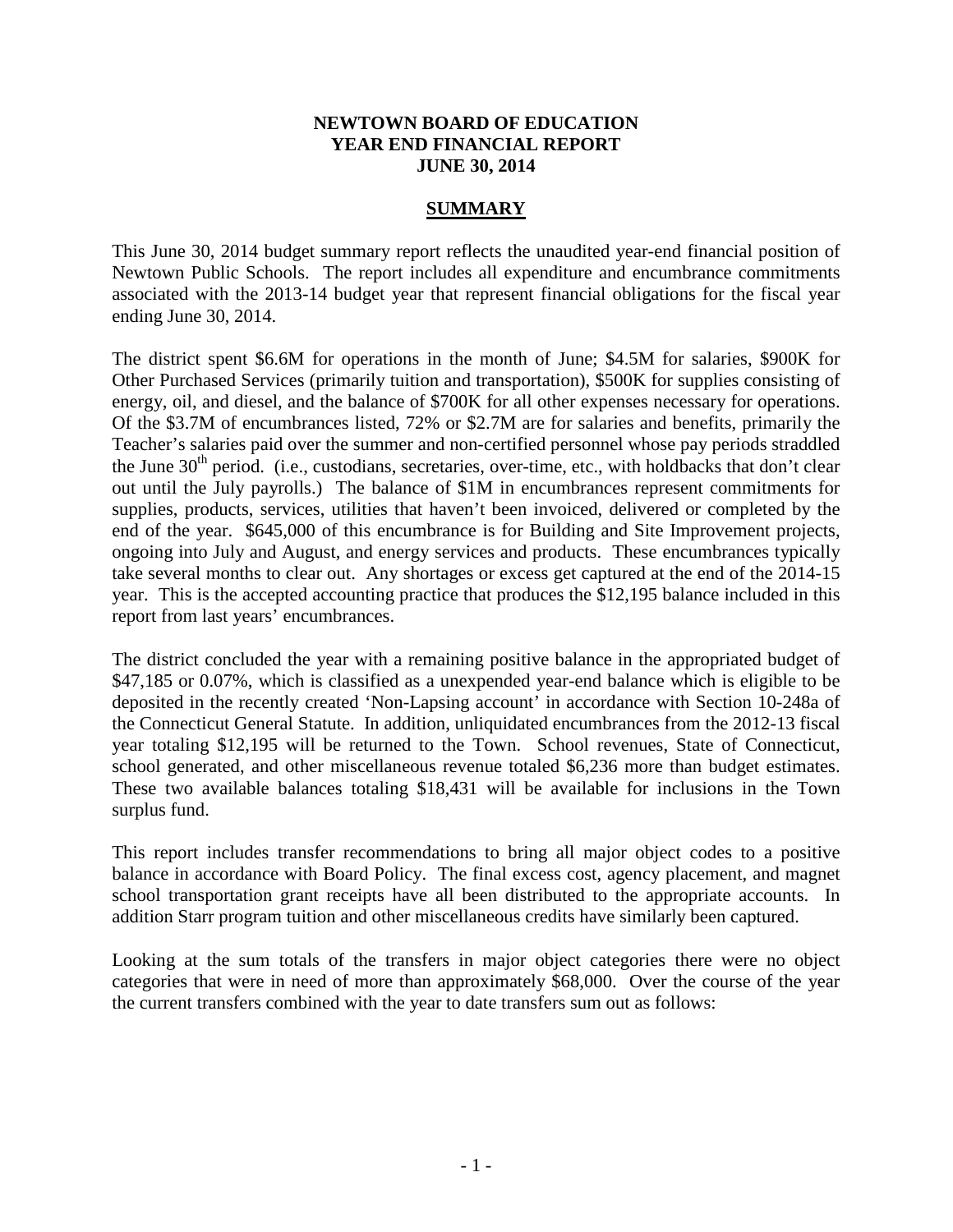| 100 Salaries                     | $(\$37,800)$ |
|----------------------------------|--------------|
| 200 Employee Benefits            | $(\$40,000)$ |
| <b>300 Professional Services</b> | $(\$36,200)$ |
| 400 Purchased Property Services  | \$27,000     |
| 500 Other Purchased Services     | $(\$33,435)$ |
| 600 Supplies                     | \$68,435     |
| 700 Property                     | \$55,000     |
| 800 Miscellaneous                | $(\$3,000)$  |
|                                  |              |

The rationale for these transfers have been highlighted throughout the year in these monthly financial reports.

Accounts which provided additional balances since the May report are: Certified Substitutes \$11,000, Para Educators \$26,000 and Special Education Service Salaries \$9,000. An account not previously predicted to be in need is the Technology Equipment for which a \$4,000 shortage/transfer is recommended. The reason for this is that a significant credit was received from Dell for return of servers, which credit was then applied toward desktop P.C's and short by approximately this amount. I approved this overage to complete the order in the proper fiscal.

Other highlights for the year are; the Professional Services account which has been a problem for the last few years was within budget without any transfers. Professional services, includes legal expenses, transitional services, speech & hearing, psychological and medical evaluations.

The Purchased Property Services account exceeded the budget by \$43,000 in the emergency repair account. This was offset by \$16,000 from Building and Grounds Services. Some additional emergency repairs in June were: Hawley water leak \$1,956, Sandy Hook School elevator repairs \$1,510, roof leak \$1,504, Middle Gate School roof leak \$2,898, Newtown High School alarm repairs \$1,563 and roof repairs \$1,410. (The roof leaks appeared as a result of a few severe thunderstorms we experienced in May and June.)

The Building and Site Maintenance account includes \$462,105 of encumbrances for certain planned projects which were initially delayed due to concerns about the DOJ funding.

Other Purchased Services was overall within budget due to available funds in the tuition account, another positive in relation to prior years.

The Supply accounts were pressured by the Chalk Hill oil contract situation which required \$81,000 more than budgeted. The diesel fuel for buses was also at issue because of a mid-year price increase and greater gasoline usage for out-of-district transports. Also, at the end of the year we needed to satisfy our provider contract for diesel by buying out the remaining committed gallons. This was done at a liquidation price of \$1.0754 per gallon for a total cost of \$15,928.82. Overall this account required \$45,000 for the year.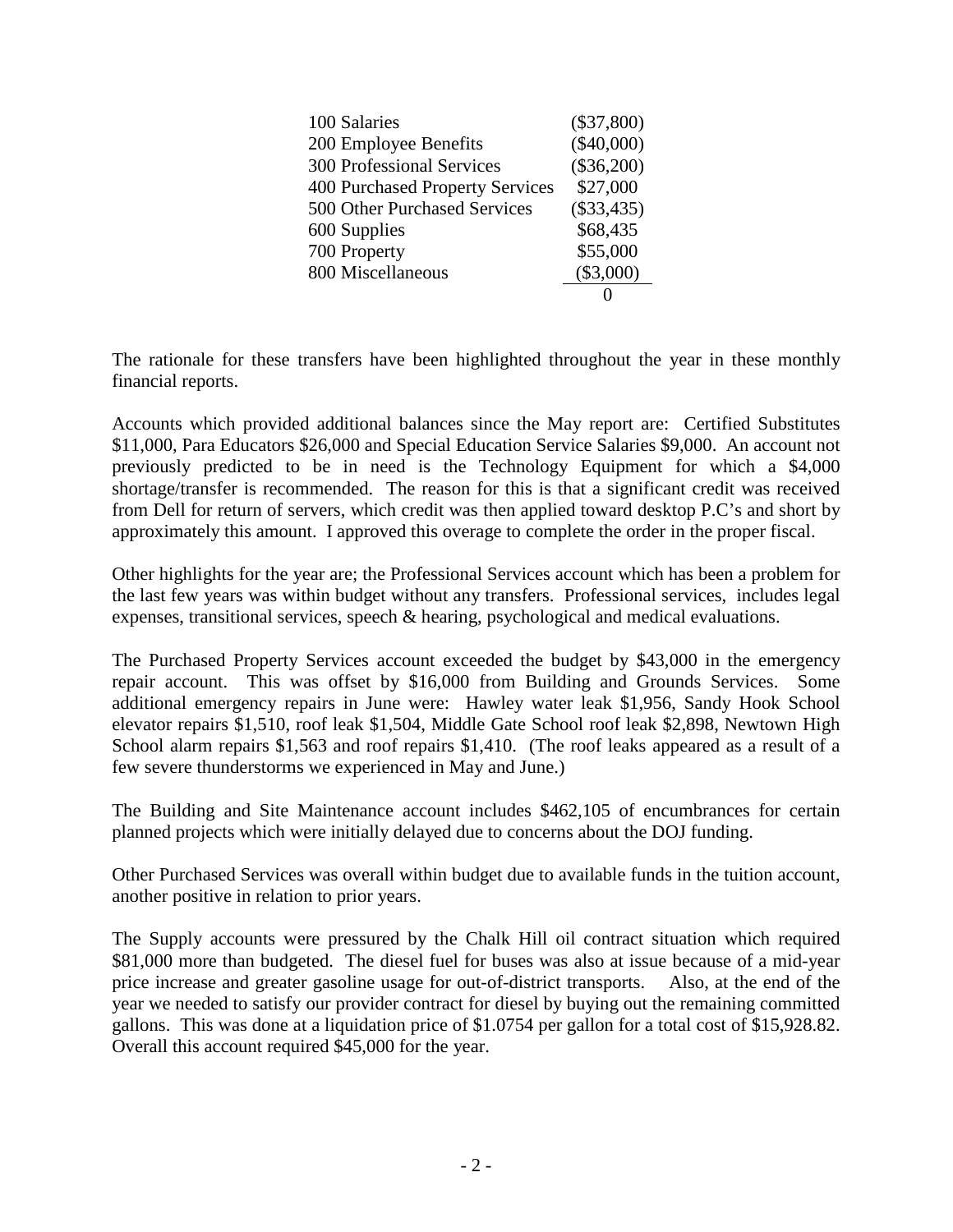This was the second year the district has used All Star Transportation to provide all its in district bussing needs. MTM provided special needs transports in their fifth and final year as a transportation provider to our school district. Overall the \$75,000 of need in this account was for the Out-Of-District Services.

Many other balances of a less sizeable nature are evident and distributed within the attached financial report.

## **RECOMMENDED YEAR-END TRANSFERS**

TRANSFER FUNDS OUT OF & INTO 100 SALARY (ACCOUNTS ON PAGE 2 OF THE FINANCIALS)

| <b>Administrative Salaries</b>             | \$45,000     |
|--------------------------------------------|--------------|
| Teacher & Specialist Salaries              | (\$12,000)   |
| Homebound & Tutor Salaries                 | \$24,000     |
| <b>Certified Substitutes</b>               | $(\$47,000)$ |
| Coaching & Activities                      | $(\$8,000)$  |
| Staff & Program Development                | \$5,000      |
| Clerical & Secretarial Salaries            | $(\$9,000)$  |
| Educational Assistants                     | \$10,000     |
| Nurses & Medical Advisors                  | $(\$33,000)$ |
| <b>Special Education Services Salaries</b> | (\$18,000)   |
| Extra Work – Non-Cert                      | \$5,000      |
| Custodial & Maintenance Overtime           | \$5,000      |
| <b>Total Net Transfers</b>                 | $(\$33,000)$ |

TRANSFER FUNDS OUT OF & INTO 200 EMPLOYEE BENEFITS: (ACCOUNTS ON PAGE 3 OF THE FINANCIALS)

| Medical & Dental Expense           | \$2,000    |
|------------------------------------|------------|
| Pensions                           | \$6,000    |
| Unemployment & Employee Assistance | (\$14,000) |
| Workers' Compensation              | \$6,000    |
| <b>Total Net Transfers</b>         |            |

300 PROFESSIONAL SERVICES: (ACCOUNTS ON PAGE 3 OF THE FINANCIALS)

None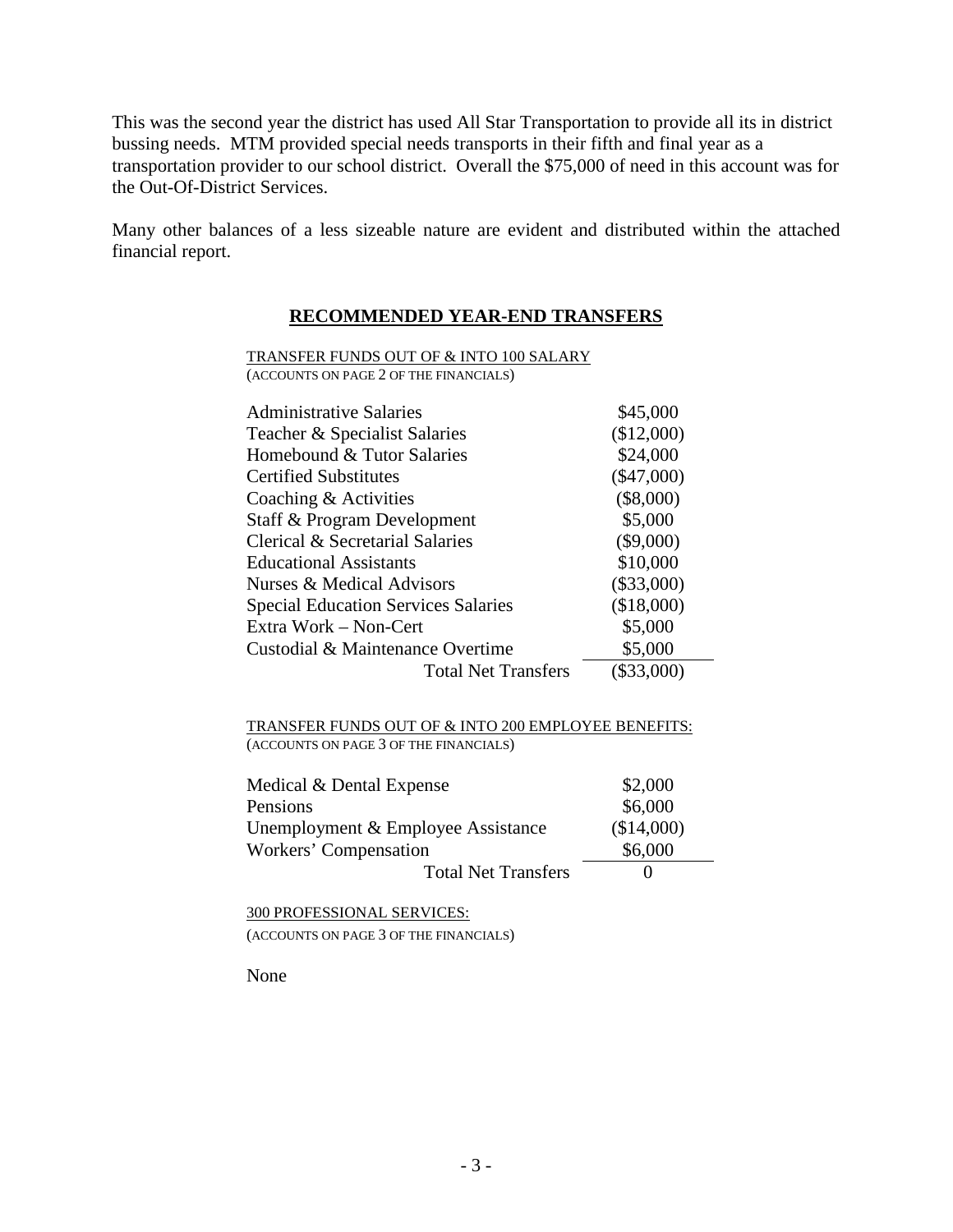TRANSFER FUNDS OUT OF & INTO 400 PURCHASE PROPERTY SERVICES: (ACCOUNTS ON PAGE 3 OF THE FINANCIALS)

| Building & Grounds Services         | $(\$6,000)$ |  |  |  |
|-------------------------------------|-------------|--|--|--|
| Buildings, Site & Emergency Repairs | \$8,000     |  |  |  |
| <b>Total Net Transfers</b>          | \$2,000     |  |  |  |

TRANSFER FUNDS OUT OF & INTO 500 OTHER PURCHASED SERVICES:

(ACCOUNTS ON PAGE 4 OF THE FINANCIALS)

| <b>Contracted Services</b>     | \$4,000      |
|--------------------------------|--------------|
| <b>Printing Services</b>       | (\$10,000)   |
| Tuition – Out of District      | $(\$7,000)$  |
| Student Travel & Staff Mileage | (\$10,000)   |
| <b>Total Net Transfer</b>      | $(\$23,000)$ |

#### TRANSFER FUNDS OUT OF & INTO 600 SUPPLIES: (ACCOUNTS ON PAGE 4 OF THE FINANCIALS)

| <b>Instructional &amp; Library Supplies</b> | $(\$31,000)$ |
|---------------------------------------------|--------------|
| Software, Medical & Office Supplies         | $(\$8,000)$  |
| <b>Plant Supplies</b>                       | $(\$8,000)$  |
| Electricity                                 | \$5,000      |
| <b>Natural Gas</b>                          | \$8,000      |
| Fuel Oil                                    | \$54,000     |
| Fuel for Vehicles & Equipment               | \$30,000     |
| <b>Total Net Transfer</b>                   | \$50,000     |
|                                             |              |

TRANSFER FUNDS INTO 700 PROPERTY: (ACCOUNTS ON PAGE 5 OF THE FINANCIALS)

| <b>Technology Equipment</b> | \$4,000 |
|-----------------------------|---------|
| <b>Total Net Transfer</b>   | \$4,000 |

800 MISCELLANEOUS (ACCOUNTS ON PAGE 5 OF THE FINANCIALS)

None

During the month of June we received a revenue of \$313 for an electricity usage fee.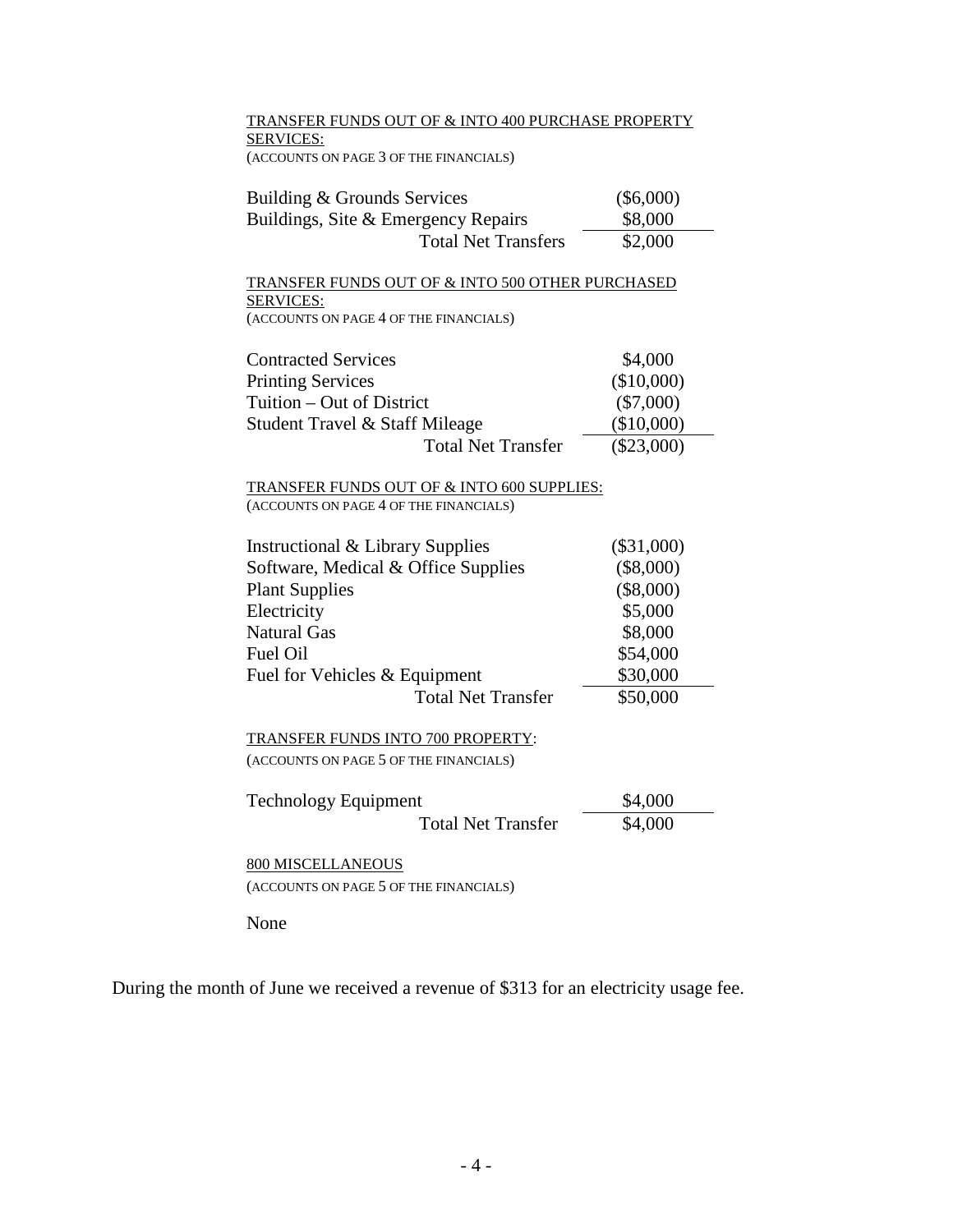## **School Emergency Response to Violence (Project SERV)**

Phase II of the SERV grant immediate services was awarded April 22, 2014 in the amount of \$1,938,913. This grant was a continuation of services provided for under phase I of the SERV grant including security guards, social workers, school psychologists, guidance counselors, substitute teachers, and administrative / recovery support. Phase two of the SERV grant is still considered an immediate services grant which provides short-term support after a traumatic event. Immediate services grants are intended to be used to meet acute needs and restore the learning environment. This grant runs from September 1, 2013 through August 15, 2014.

We have recently applied for another SERV grant called the extended services grant. This grant is intended to address the long term recovery efforts of the district. This grant will begin as phase two comes to an end in order to not interrupt the Districts' recovery services. Extended services grants can be up to 18 months in length but Newtown has been given permission to extend this to 22 months. Once approved, the grant should run from August 16, 2014 through June 30, 2016 and total approximately \$3.1 million.

| <b>Phase II Immediate Services Grant</b> | <b>Extended Services Grant</b> |               |
|------------------------------------------|--------------------------------|---------------|
| <b>Approved Budget</b>                   | \$1,938,913                    | $$3,170,625*$ |
| <b>YTD</b> Expenses                      | \$1,415,189                    |               |
| Projected to $8/15/14$                   | \$368,904                      |               |
| <b>Potential Carryover</b>               | \$154,820                      |               |

\**this amount has not yet been finalized and is subject to change*

*(Phase I of the immediate services grant was primarily expended during the preceding 2012-13 fiscal year and provided for \$1,303,195 worth of services)*

## **Department of Justice-Victims Grant (DOJ)**

Under the Department of Justice, the NBOE collaborated with the Town in submitting an application for a victims of crime grant. The Office for victims of crime fund supports a broad array of programs and services that focus on helping victims in the immediate aftermath of crime and continuing to support them as they rebuild their lives. Millions of dollars are invested annually in victim compensation and assistance in training. *(This grant is referred to as the "DOJ grant")*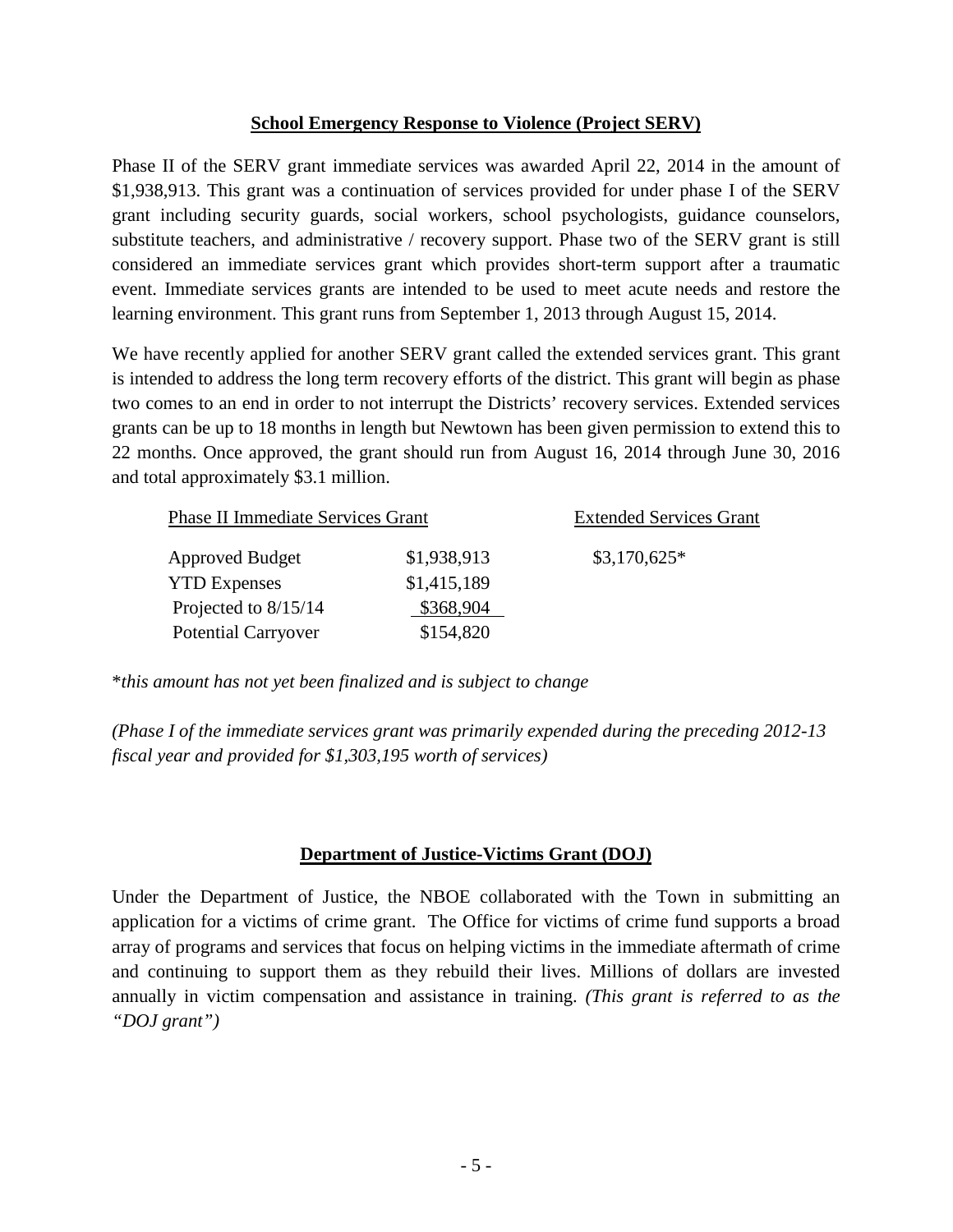The district is operating under the assurances provided by Federal Officials that these items will be funded, particularly the hardening items which are not usually covered under this program.

## DOJ Grant

| <b>Submitted Budget</b> | \$1,892,537 |
|-------------------------|-------------|
| <b>YTD Expenses</b>     | 563,286     |
| Budget remaining        | \$1,329,251 |

As a backup to funding these listed expenses, the Board still has access to the \$511,016 that was received for its initial expenses in the first half of 2013.

All accounts were reviewed and purchases scrutinized on a continuing basis to assure a positive financial position. Newtown Public Schools achieved the results expected by the Board of Education operating well within its operating budget.

Providing current financial information to the Board of Education is essential in order to remain within the allotted budget while maintaining a financial spending plan that meets the mission and goals of Newtown Board of Education. The fiscal year ended within the allotted budget and has been able to provide overall improvements.

Following the fees portion of the monthly report is a schedule on cash donations for the year.

All these items are unaudited and subject to change.

Ronald J. Bienkowski Director of Business August 11, 2014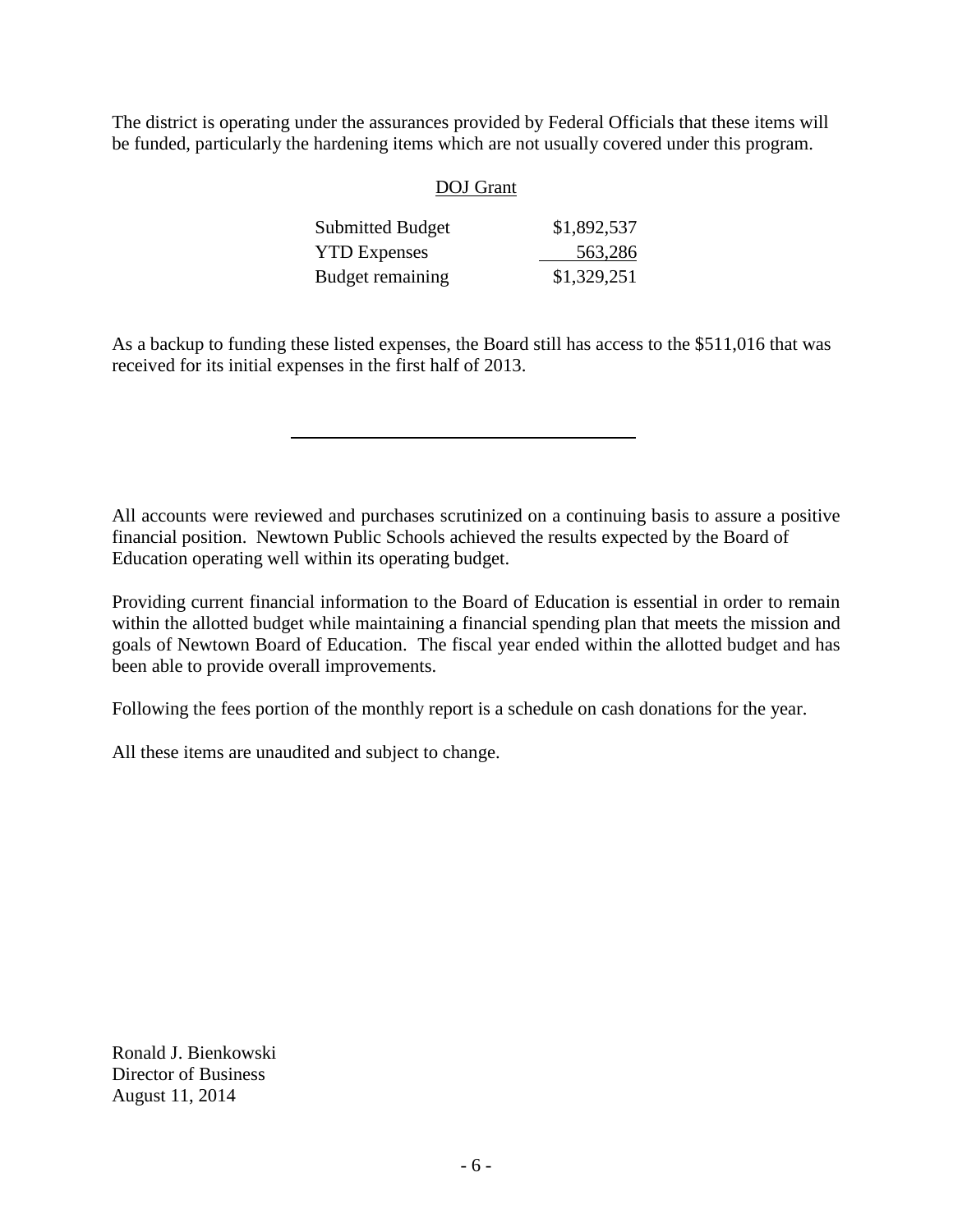## **NEWTOWN PUBLIC SCHOOLS GENERAL FUND EXPENDITURE AND REVENUE BALANCE**

The Board of Education should feel confident that the needs of the school system and unanticipated repairs and energy expenses have been met as a result of carefully conducted discussions at public Board of Education meetings with sensitivity to the community and in compliance with all legal requirements and expectations.

The General Fund account history and school revenue balances over the last several years demonstrates that the Board of Education has managed to provide the required educational opportunities to the students of Newtown while operating within the budget appropriation approved by its citizens.

| Unexpended          | <b>Unliquidated Encumbrances</b> | School         |
|---------------------|----------------------------------|----------------|
| <b>Budget Funds</b> | From the Prior Year              | Revenues       |
|                     |                                  |                |
| \$23,322            | \$961                            | \$42,482       |
| \$32,962            | \$0                              | (\$18,647)     |
| \$26,809            | \$4,723                          | $(\$120, 145)$ |
| \$9,000             | \$15,387                         | \$130,634      |
| \$272,100           | \$27,911                         | \$134,370      |
| \$1,474             | \$18,751                         | \$117,800      |
| \$7,688             | \$1,233                          | \$15,485       |
| \$7,773             | \$432                            | \$51,263       |
| \$155,762           | \$12,696                         | $(\$88,921)$   |
| \$58,670            | \$74,159                         | \$8,659        |
| \$38,167            | \$33,959                         | \$101,024      |
| \$6,035             | \$222                            | \$51,767       |
| \$47,185            | \$12,195                         | \$6,236        |
|                     |                                  |                |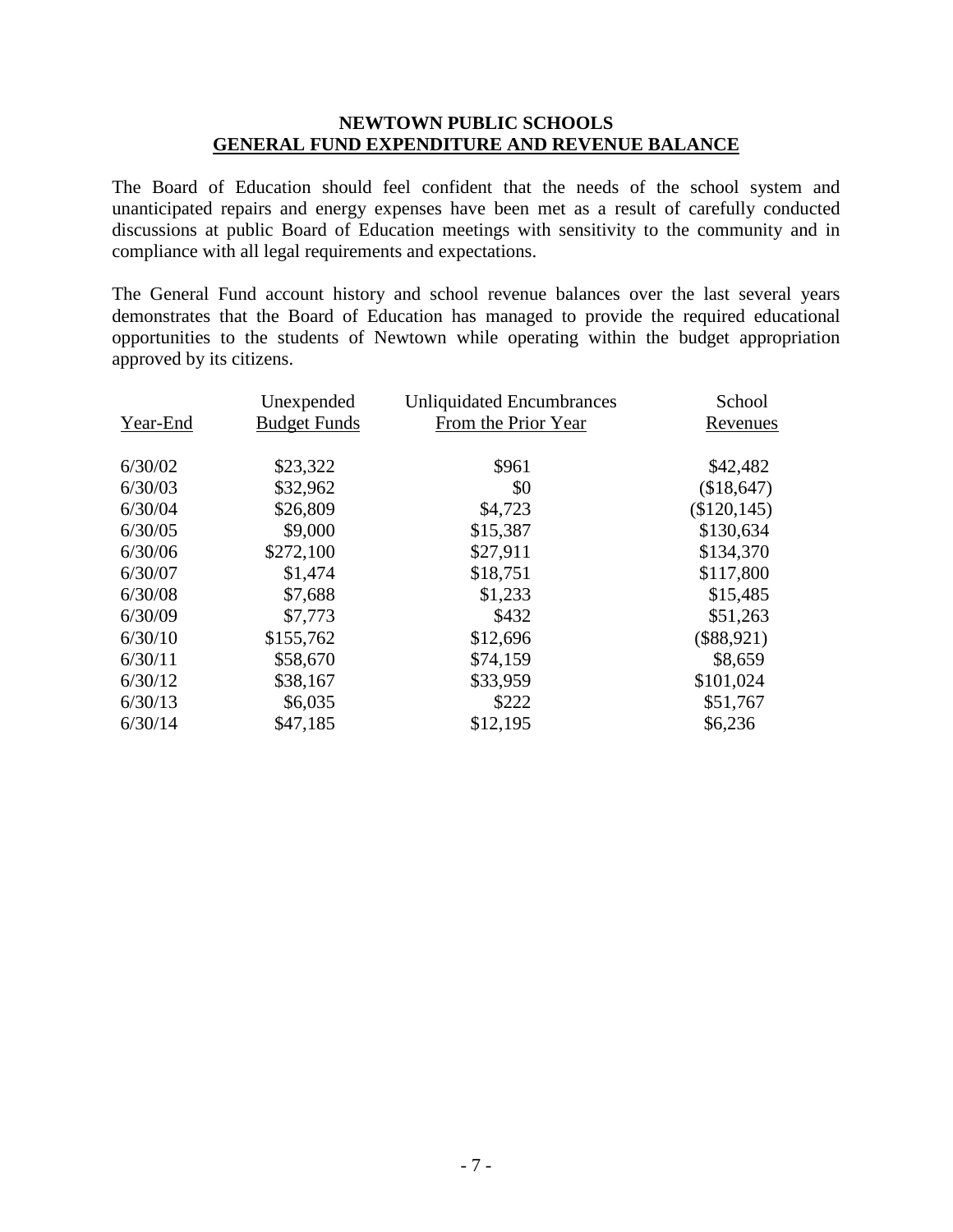## **TERMS AND DEFINITIONS**

The Newtown Board of Education's Monthly Financial Report provides summary financial information in the following areas:

- $\blacksquare$  Object Code a service or commodity obtained as the result of a specific expenditure defined by eight categories: Salaries, Employee Benefits, Professional Services, Purchased Property Services, Other Purchased Services, Supplies, Property, and Miscellaneous.
- Expense Category further defines the type of expense by Object Code
- Approved Budget indicates a town approved financial plan used by the school district to achieve its goals and objectives.
- **THE TRANSFER** identified specific cross object codes requiring adjustments to provide adequate funding for the fiscal period. This includes all transfers made to date.
- Current Transfers identifies the recommended cross object codes for current month action.
- Current Budget adjusts the Approved Budget calculating adjustments (+ or -) to the identified object codes.
- Year-To-Date Expended indicates the actual amount of cumulative expenditures processed by the school district through the month-end date indicated on the monthly budget summary report.
- Encumbered indicates approved financial obligations of the school district as a result of employee salary contracts, purchasing agreements, purchase orders, or other identified obligations not processed for payment by the date indicated on the monthly budget summary report.
- Balance calculates object code account balances subtracting expenditures and encumbrances from the current budget amount indicating accounts with unobligated balances or shortages.

The monthly budget summary report also provides financial information on the State of Connecticut grant reimbursement programs (Excess Cost Grant and Magnet Grant Transportation). These reimbursement grants/programs are used to supplement local school district budget programs as follows:

Excess Cost Grant – this State of Connecticut reimbursement grant is used to support local school districts for education costs of identified special education students whose annual education costs exceed local prior year per pupil expenditure by 4 ½. Students placed by the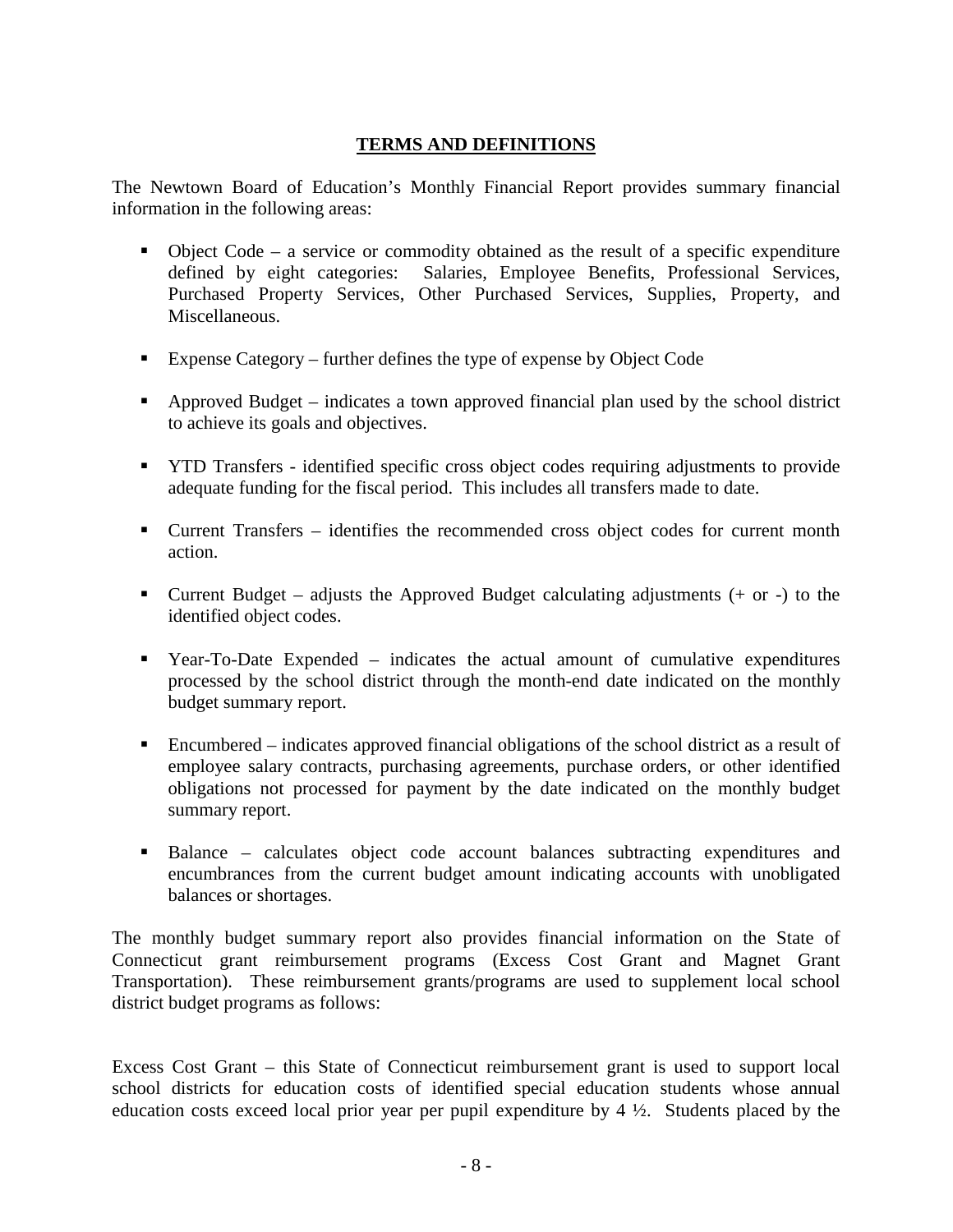Department of Child and Family Services (DCF) are reimbursed after the school district has met the prior year's per pupil expenditure. School districts report these costs annually in December and March of each fiscal year. State of Connecticut grant calculations are determined by reimbursing eligible costs (60%-100%) based on the SDE grant allocation and all other town submittals. Current year receipts results from the state reporting done in March. Any adjustments to what was reported in March will be captured when the Town audit is done and reflected in the Town's Education Cost Share Grant.

Magnet Transportation Grant – provides reimbursement of \$1,300 for local students attending approved magnet school programs. The actual grant received for this year was \$67,600 for 52 students.

The last portion of the monthly budget summary reports school generated revenue fees that are anticipated revenue to the Town of Newtown. Fees include:

- High school fees for three identified programs with the greatest amount from high school sports participation fees,
- Building related fees for the use of the high school pool facility, and
- **Miscellaneous fees**

The receipts from these fees were \$1,032 less than budgeted.

8/8/2014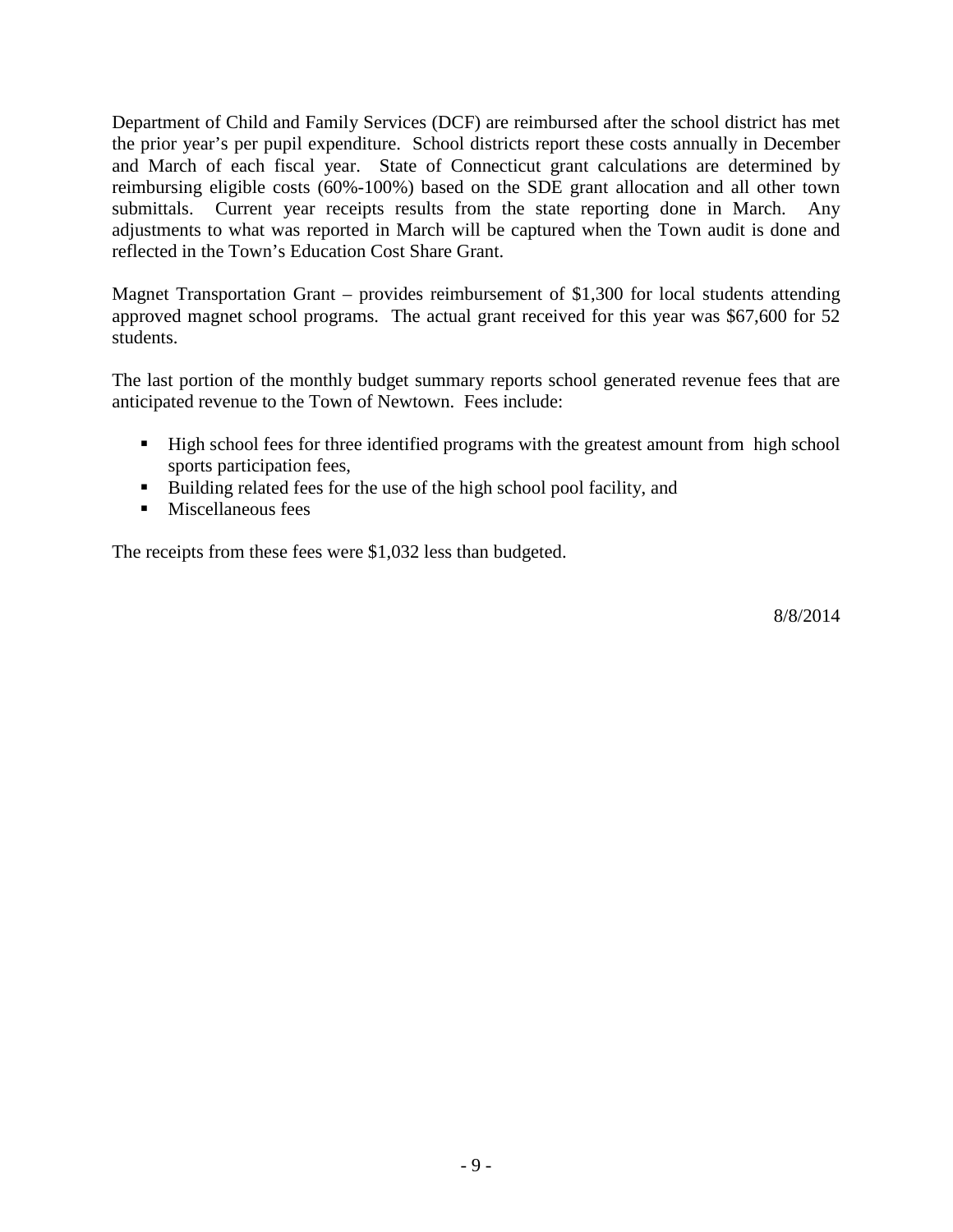#### BUDGET SUMMARY REPORT

#### FOR THE MONTH ENDING - JUNE 30, 2014 (Unaudited)

| <b>YTD</b> |                                 |               |                 |    |                 |  |                  |        |                  |        |                |      |                    |     |                 |      |                |
|------------|---------------------------------|---------------|-----------------|----|-----------------|--|------------------|--------|------------------|--------|----------------|------|--------------------|-----|-----------------|------|----------------|
| OBJECT     |                                 |               | <b>EXPENDED</b> |    | <b>APPROVED</b> |  | <b>TRANSFERS</b> |        | <b>CURRENT</b>   |        | <b>CURRENT</b> |      | <b>YTD</b>         |     |                 |      |                |
| CODE       | <b>EXPENSE CATEGORY</b>         |               | 2012 - 2013     |    | <b>BUDGET</b>   |  | $2013 - 2014$    |        | <b>TRANSFERS</b> |        | <b>BUDGET</b>  |      | <b>EXPENDITURE</b> |     | <b>ENCUMBER</b> |      | <b>BALANCE</b> |
|            | <b>GENERAL FUND BUDGET</b>      |               |                 |    |                 |  |                  |        |                  |        |                |      |                    |     |                 |      |                |
| 100        | <b>SALARIES</b>                 | $\mathbb{S}$  | $43,732,472$ \$ |    | 45,076,226 \$   |  | $(4,800)$ \$     |        | $(33,000)$ \$    |        | 45,038,426 \$  |      | 42,381,465 \$      |     | 2,647,661 \$    |      | 9,300          |
| 200        | <b>EMPLOYEE BENEFITS</b>        | <sup>\$</sup> | $10,341,864$ \$ |    | 10,675,831 \$   |  | $(40,000)$ \$    |        |                  | $-$ \$ | 10,635,831 \$  |      | 10,554,230 \$      |     | 79,579 \$       |      | 2,022          |
| 300        | PROFESSIONAL SERVICES           | <sup>\$</sup> | 885,059 \$      |    | 920,517 \$      |  | $(36,200)$ \$    |        |                  | $-$ \$ | 884,317 \$     |      | 778,189 \$         |     | 85,720 \$       |      | 20,408         |
| 400        | <b>PURCHASED PROPERTY SERV.</b> | <sup>\$</sup> | $2,156,695$ \$  |    | 2,393,290 \$    |  | 25,000 \$        |        | $2,000 \quad$ \$ |        | 2,420,290 \$   |      | 1,835,697 \$       |     | 582,954 \$      |      | 1,639          |
| 500        | <b>OTHER PURCHASED SERVICES</b> | <sup>\$</sup> | 6,526,747       | -S | 6,851,622 \$    |  | $(10, 435)$ \$   |        | $(23,000)$ \$    |        | 6,818,187 \$   |      | $6,721,685$ \$     |     | 87,778 \$       |      | 8,724          |
| 600        | <b>SUPPLIES</b>                 | \$            |                 |    | 4,554,880 \$    |  | 18,435 \$        |        | 50,000 \$        |        | 4,623,315 \$   |      | 4,362,392 \$       |     | 256,778 \$      |      | 4,144          |
| 700        | <b>PROPERTY</b>                 | $\mathbb{S}$  | 206,463 \$      |    | 497,748 \$      |  | 51,000 \$        |        | $4,000 \quad$ \$ |        | 552,748 \$     |      | 529,780 \$         |     | 22,766 \$       |      | 201            |
| 800        | <b>MISCELLANEOUS</b>            | <sup>\$</sup> | $71,081$ \$     |    | 75,190 \$       |  | $(3,000)$ \$     |        |                  | $-$ \$ | 72,190 \$      |      | 71,420 \$          |     | 25S             |      | 745            |
|            | TOTAL GENERAL FUND BUDGET       | <sup>\$</sup> | 68,348,959 \$   |    | 71,045,304 \$   |  |                  | $-$ \$ |                  | $-$ \$ | 71,045,304 \$  |      | 67,234,858 \$      |     | $3,763,261$ \$  |      | 47,185         |
|            |                                 |               |                 |    |                 |  |                  |        |                  |        |                |      |                    |     |                 |      |                |
|            | <b>GRAND TOTAL</b>              | \$.           | 68,348,959 \$   |    | 71,045,304 \$   |  | $-$ \$           |        |                  | $-$ \$ | 71,045,304     | - \$ | 67,234,858         | - S | 3,763,261       | - \$ | 47,185         |
|            |                                 |               |                 |    |                 |  |                  |        |                  |        |                |      |                    |     |                 |      |                |

*(Audited)*

 $\blacksquare$ 

×.

χ,

χ,

|                                                 |          | <b>Difference</b> | Actual   | Received |
|-------------------------------------------------|----------|-------------------|----------|----------|
| Excess Cost & Agency Placement Grant - Budgeted | ,452,304 | to Budget         |          |          |
| Final Total - May                               | .699.628 | 247.324           | .699.628 | .699.628 |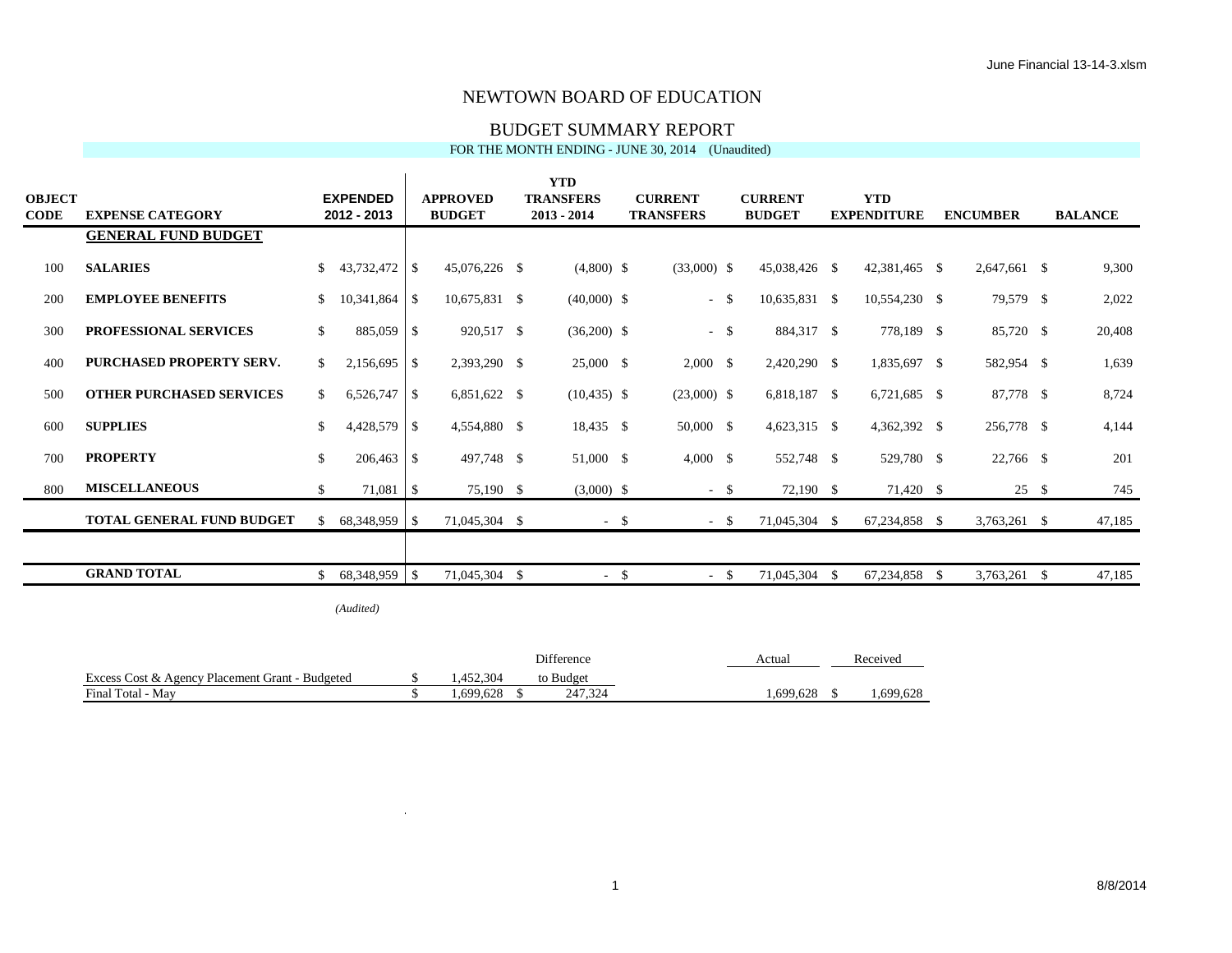#### BUDGET SUMMARY REPORT

 $\mathcal{L}$ 

| <b>OBJECT</b><br>CODE | <b>EXPENSE CATEGORY</b>                |               | <b>EXPENDED</b><br>2012 - 2013 |               | <b>APPROVED</b><br><b>BUDGET</b> |    | <b>YTD</b><br><b>TRANSFERS</b><br>$2013 - 2014$ | <b>CURRENT</b><br><b>TRANSFERS</b> |               | <b>CURRENT</b><br><b>BUDGET</b> |              | <b>YTD</b><br><b>EXPENDITURE</b> |               | <b>ENCUMBER</b> |        | <b>BALANCE</b> |
|-----------------------|----------------------------------------|---------------|--------------------------------|---------------|----------------------------------|----|-------------------------------------------------|------------------------------------|---------------|---------------------------------|--------------|----------------------------------|---------------|-----------------|--------|----------------|
| <b>100</b>            | <b>SALARIES</b>                        |               |                                |               |                                  |    |                                                 |                                    |               |                                 |              |                                  |               |                 |        |                |
|                       | <b>Administrative Salaries</b>         | \$            | $2,905,110$ \\$                |               | 2,826,231 \$                     |    | 142,000 \$                                      | 45,000 \$                          |               | 3,013,231 \$                    |              | 2,973,342 \$                     |               | 40,491 \$       |        | (601)          |
|                       | Teachers & Specialists Salaries        | <sup>\$</sup> | 30,174,314                     | \$            | 30,919,957 \$                    |    | $(348,351)$ \$                                  | $(12,000)$ \$                      |               | 30,559,606 \$                   |              | 28,135,585 \$                    |               | 2,421,796 \$    |        | 2,225          |
|                       | <b>Early Retirement</b>                | <sup>\$</sup> | 16,000                         | <sup>\$</sup> | $16,000$ \$                      |    |                                                 |                                    | \$            | 16,000 \$                       |              | $16,000$ \$                      |               |                 | $-$ \$ |                |
|                       | Continuing Ed./Summer School           | \$            | 74,383                         | \$            | 84,903 \$                        |    | 855                                             |                                    | \$            | 85,758 \$                       |              | 85,584 \$                        |               |                 | $-$ \$ | 174            |
|                       | Homebound & Tutors Salaries            | <sup>\$</sup> | 249,524                        | <sup>\$</sup> | 211,664 \$                       |    | 152,245 \$                                      | 24,000 \$                          |               | 387,909 \$                      |              | 385,069                          | - \$          | $3,103$ \$      |        | (263)          |
|                       | <b>Certified Substitutes</b>           | <sup>\$</sup> | 589,183                        | \$            | 645,725 \$                       |    | $1,200$ \$                                      | $(47,000)$ \$                      |               | 599,925 \$                      |              | 599,679                          | - \$          | $\sim$          | -\$    | 246            |
|                       | Coaching/Activities                    | <sup>\$</sup> | 534,475                        | -S            | 532,749 \$                       |    | $-$ \$                                          | $(8,000)$ \$                       |               | 524,749 \$                      |              | 523,820 \$                       |               | 310 \$          |        | 619            |
|                       | Staff & Program Development            | \$            | 116,368 \$                     |               | 167,891 \$                       |    | $-$ \$                                          | $5,000$ \$                         |               | 172,891 \$                      |              | 158,672 \$                       |               | 13,685 \$       |        | 534            |
|                       | <b>CERTIFIED SALARIES</b>              | S.            | 34,659,356                     | \$            | 35,405,120 \$                    |    | $(52,051)$ \$                                   | $7,000$ \$                         |               | 35,360,069 \$                   |              | 32,877,751 \$                    |               | 2,479,384 \$    |        | 2,934          |
|                       | Supervisors/Technology Salaries        | \$            | 612,272                        | $\mathbb{S}$  | 622,327 \$                       |    | 6,347                                           |                                    | $\mathbb{S}$  | 628,674 \$                      |              | 620,175 \$                       |               | 8,270 \$        |        | 229            |
|                       | Clerical & Secretarial salaries        | <sup>\$</sup> | 1,913,153                      | \$            | 1,985,904 \$                     |    | $(15,000)$ \$                                   | $(9,000)$ \$                       |               | 1,961,904 \$                    |              | 1,923,289                        | -\$           | 38,356 \$       |        | 259            |
|                       | <b>Educational Assistants</b>          | <sup>\$</sup> | 1,783,332                      | <sup>\$</sup> | 1,843,658 \$                     |    | 153,000 \$                                      | $10,000$ \$                        |               | 2,006,658 \$                    |              | 2,007,432 \$                     |               |                 | $-$ \$ | (774)          |
|                       | Nurses & Medical advisors              | \$            | 665,534                        | \$            | 683,022 \$                       |    | $-$ \$                                          | $(33,000)$ \$                      |               | 650,022 \$                      |              | 618,675 \$                       |               | 28,740 \$       |        | 2,607          |
|                       | Custodial & Maint Salaries             | \$            | 2,759,414                      | -S            | 2,898,325 \$                     |    | (85,571)                                        |                                    | \$.           | 2,812,754 \$                    |              | 2,740,095 \$                     |               | 67,560 \$       |        | 5,099          |
|                       | <b>Bus Drivers salaries</b>            | \$            |                                | \$            |                                  | -S |                                                 |                                    | <sup>\$</sup> | $\sim$                          | $\mathbb{S}$ |                                  | <sup>\$</sup> |                 | $-$ \$ |                |
|                       | Career/Job salaries                    | \$            | 109,211                        | \$            | 108,501 \$                       |    | $1,897$ \$                                      |                                    | - \$          | 110,398 \$                      |              | $112,160$ \$                     |               |                 | $-$ \$ | (1,762)        |
|                       | <b>Special Education Svcs Salaries</b> | \$            | 659,495                        | <sup>\$</sup> | 824,820 \$                       |    | $(78, 422)$ \$                                  | $(18,000)$ \$                      |               | 728,398 \$                      |              | 711,782 \$                       |               | 15,369 \$       |        | 1,247          |
|                       | Attendance & Security Salaries         | \$            | 207,942                        | \$            | 380,071 \$                       |    |                                                 |                                    | \$            | 380,071 \$                      |              | 381,409                          | - \$          | 375 \$          |        | (1,713)        |
|                       | Extra Work - Non-Cert                  | \$.           | 76,256                         | -S            | 71,115 \$                        |    | $-$ \$                                          | 5,000 S                            |               | 76,115 \$                       |              | 68,852 \$                        |               | 7,284 \$        |        | (22)           |
|                       | Custodial & Maint. Overtime            | <sup>\$</sup> | 242,452                        | <sup>\$</sup> | 210,363 \$                       |    | 65,000 \$                                       | 5,000 S                            |               | 280,363 \$                      |              | 278,450 \$                       |               | $2,323$ \$      |        | (409)          |
|                       | Civic activities/Park & Rec            | \$            |                                |               | 43,000 \$                        |    |                                                 |                                    | \$            | 43,000 \$                       |              | 41,394 \$                        |               |                 | $-$ \$ | 1,606          |
|                       | NON-CERTIFIED SALARIES                 | \$            | 9,073,115                      | - \$          | 9,671,106 \$                     |    | $47,251$ \$                                     | $(40,000)$ \$                      |               | 9,678,357 \$                    |              | 9,503,714 \$                     |               | 168,276 \$      |        | 6,366          |
|                       | <b>SUBTOTAL SALARIES</b>               | \$            | $43,732,472$ \\$               |               | 45,076,226 \$                    |    | $(4,800)$ \$                                    | $(33,000)$ \$                      |               | 45.038.426 \$                   |              | 42,381,465                       | -\$           | 2,647,661 \$    |        | 9.300          |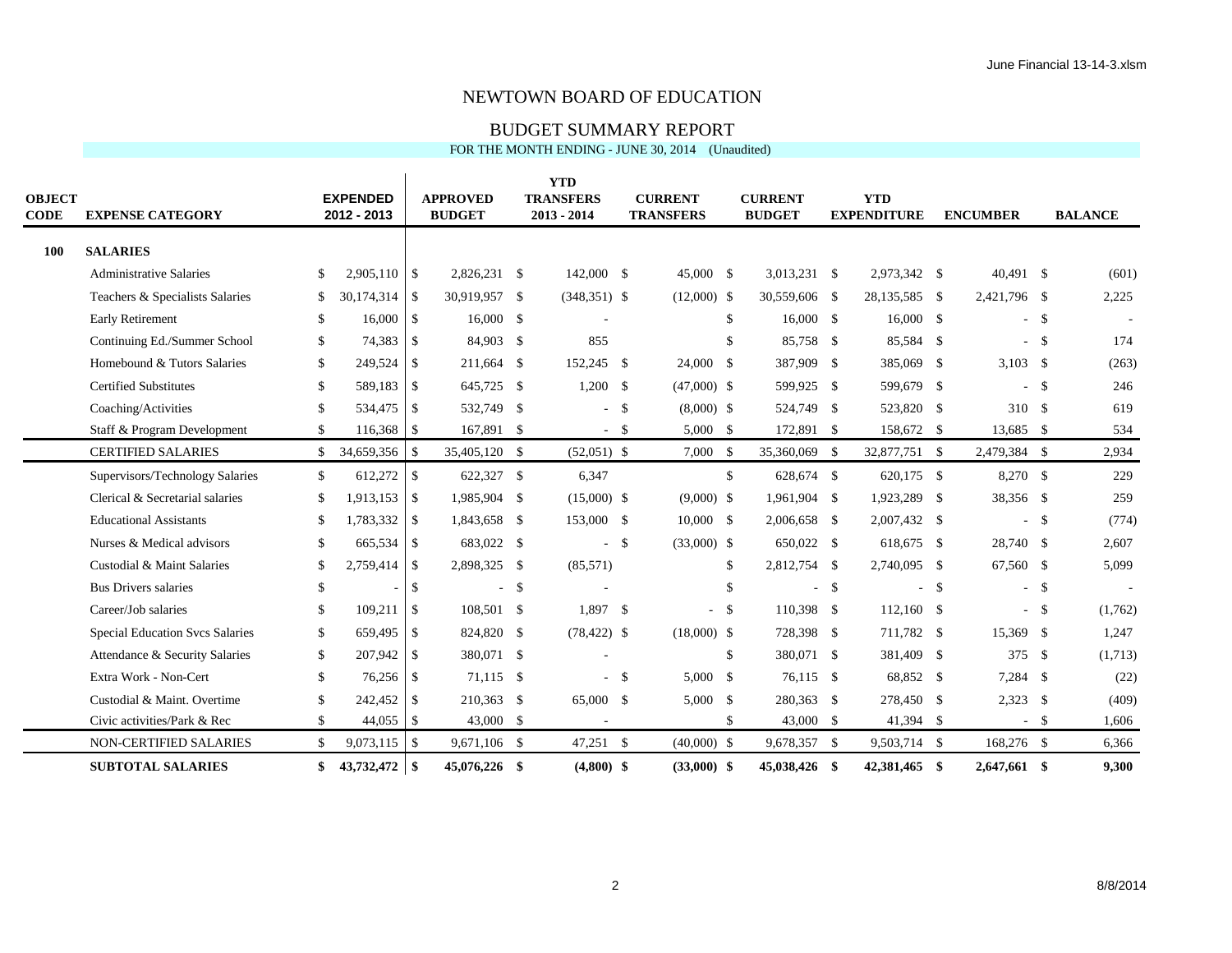#### BUDGET SUMMARY REPORT

|                              |                                    |               |                                |               |                                  | <b>YTD</b>                        |                                    |     |                                 |                                  |                 |                |
|------------------------------|------------------------------------|---------------|--------------------------------|---------------|----------------------------------|-----------------------------------|------------------------------------|-----|---------------------------------|----------------------------------|-----------------|----------------|
| <b>OBJECT</b><br><b>CODE</b> | <b>EXPENSE CATEGORY</b>            |               | <b>EXPENDED</b><br>2012 - 2013 |               | <b>APPROVED</b><br><b>BUDGET</b> | <b>TRANSFERS</b><br>$2013 - 2014$ | <b>CURRENT</b><br><b>TRANSFERS</b> |     | <b>CURRENT</b><br><b>BUDGET</b> | <b>YTD</b><br><b>EXPENDITURE</b> | <b>ENCUMBER</b> | <b>BALANCE</b> |
|                              |                                    |               |                                |               |                                  |                                   |                                    |     |                                 |                                  |                 |                |
| 200                          | <b>EMPLOYEE BENEFITS</b>           |               |                                |               |                                  |                                   |                                    |     |                                 |                                  |                 |                |
|                              | Medical & Dental Expenses          | <sup>\$</sup> | 7,918,730 \$                   |               | 8,213,013 \$                     | $(8,000)$ \$                      | $2,000 \quad$ \$                   |     | 8,207,013 \$                    | 8.206.261 \$                     | 630 \$          | 123            |
|                              | Life Insurance                     | <sup>\$</sup> | 83,605                         | -\$           | 86,226 \$                        |                                   |                                    | \$  | 86,226 \$                       | 87,200 \$                        | $-$ \$          | (974)          |
|                              | FICA & Medicare                    | \$            | 1,305,853                      | - S           | 1,359,593 \$                     |                                   |                                    | \$  | 1,359,593 \$                    | 1,304,984 \$                     | 52,453 \$       | 2,156          |
|                              | Pensions                           | <sup>\$</sup> | 487,540 \$                     |               | 462,466 \$                       | $(10,000)$ \$                     | $6,000 \quad$ \$                   |     | 458,466 \$                      | 458,311 \$                       | $-$ \$          | 155            |
|                              | Unemployment & Employee Assist.    | <sup>\$</sup> | 76,081                         | -\$           | 98,120 \$                        | $(22,000)$ \$                     | $(14,000)$ \$                      |     | 62,120 \$                       | 49,538 \$                        | 11,496 \$       | 1,086          |
|                              | <b>Workers Compensation</b>        | \$            | 470,055 \$                     |               | 456,413 \$                       | $-$ \$                            | $6,000$ \$                         |     | 462,413 \$                      | 447,937 \$                       | 15,000 \$       | (524)          |
|                              | <b>SUBTOTAL EMPLOYEE BENEFITS</b>  | \$            |                                |               | 10,675,831 \$                    | $(40,000)$ \$                     | - \$                               |     | $10,635,831$ \$                 | 10,554,230 \$                    | 79,579 \$       | 2,022          |
|                              |                                    |               |                                |               |                                  |                                   |                                    |     |                                 |                                  |                 |                |
| 300                          | PROFESSIONAL SERVICES              |               |                                |               |                                  |                                   |                                    |     |                                 |                                  |                 |                |
|                              | <b>Professional Services</b>       | <sup>\$</sup> | 722,630 \$                     |               | 675,542 \$                       | $-$ \$                            | $-$ \$                             |     | 675,542 \$                      | 598,708 \$                       | 61,572 \$       | 15,262         |
|                              | Professional Educational Ser.      | \$.           | 162,429                        | <sup>\$</sup> | 244,975 \$                       | $(36,200)$ \$                     | $- S$                              |     | 208,775 \$                      | 179,480 \$                       | 24,149 \$       | 5,146          |
|                              | <b>SUBTOTAL PROFESSIONAL SVCS</b>  | \$.           | 885,059                        | \$            | 920,517 \$                       | $(36,200)$ \$                     | $-$ \$                             |     | 884,317 \$                      | 778,189 \$                       | 85,720 \$       | 20,408         |
|                              |                                    |               |                                |               |                                  |                                   |                                    |     |                                 |                                  |                 |                |
| 400                          | <b>PURCHASED PROPERTY SVCS</b>     |               |                                |               |                                  |                                   |                                    |     |                                 |                                  |                 |                |
|                              | Buildings & Grounds Services       | <sup>\$</sup> | 665,862 \$                     |               | 670,300 \$                       | $(10,000)$ \$                     | $(6,000)$ \$                       |     | 654,300 \$                      | 626,147 \$                       | 27,551 \$       | 602            |
|                              | Utility Services - Water & Sewer   | \$            | 107,302                        | -S            | 117,000 \$                       |                                   |                                    | \$  | 117,000 \$                      | 98,673 \$                        | 14,648 \$       | 3,679          |
|                              | Building, Site & Emergency Repairs | <sup>\$</sup> | 533,970 \$                     |               | 460,850 \$                       | 35,000 \$                         | 8,000 \$                           |     | 503,850 \$                      | 472,397 \$                       | 31,212 \$       | 240            |
|                              | <b>Equipment Repairs</b>           | <sup>\$</sup> | 252,231                        | - \$          | 270,975 \$                       |                                   |                                    | \$  | 270,975 \$                      | 229,366 \$                       | 45,797 \$       | (4,188)        |
|                              | Rentals - Building & Equipment     | <sup>\$</sup> | 303,229                        | - \$          | 300,165 \$                       |                                   |                                    | \$  | 300,165 \$                      | 299,201 \$                       | $1,642$ \$      | (678)          |
|                              | Building & Site Improvements       | \$.           | 294,100 \$                     |               | 574,000 \$                       |                                   |                                    | \$  | 574,000 \$                      | 109,912 \$                       | $462,105$ \$    | 1,983          |
|                              | <b>SUBTOTAL PUR. PROPERTY SER.</b> |               |                                |               | 2,393,290 \$                     | $25,000$ \$                       | 2,000                              | -\$ | 2,420,290 \$                    | 1,835,697 \$                     | 582,954 \$      | 1,639          |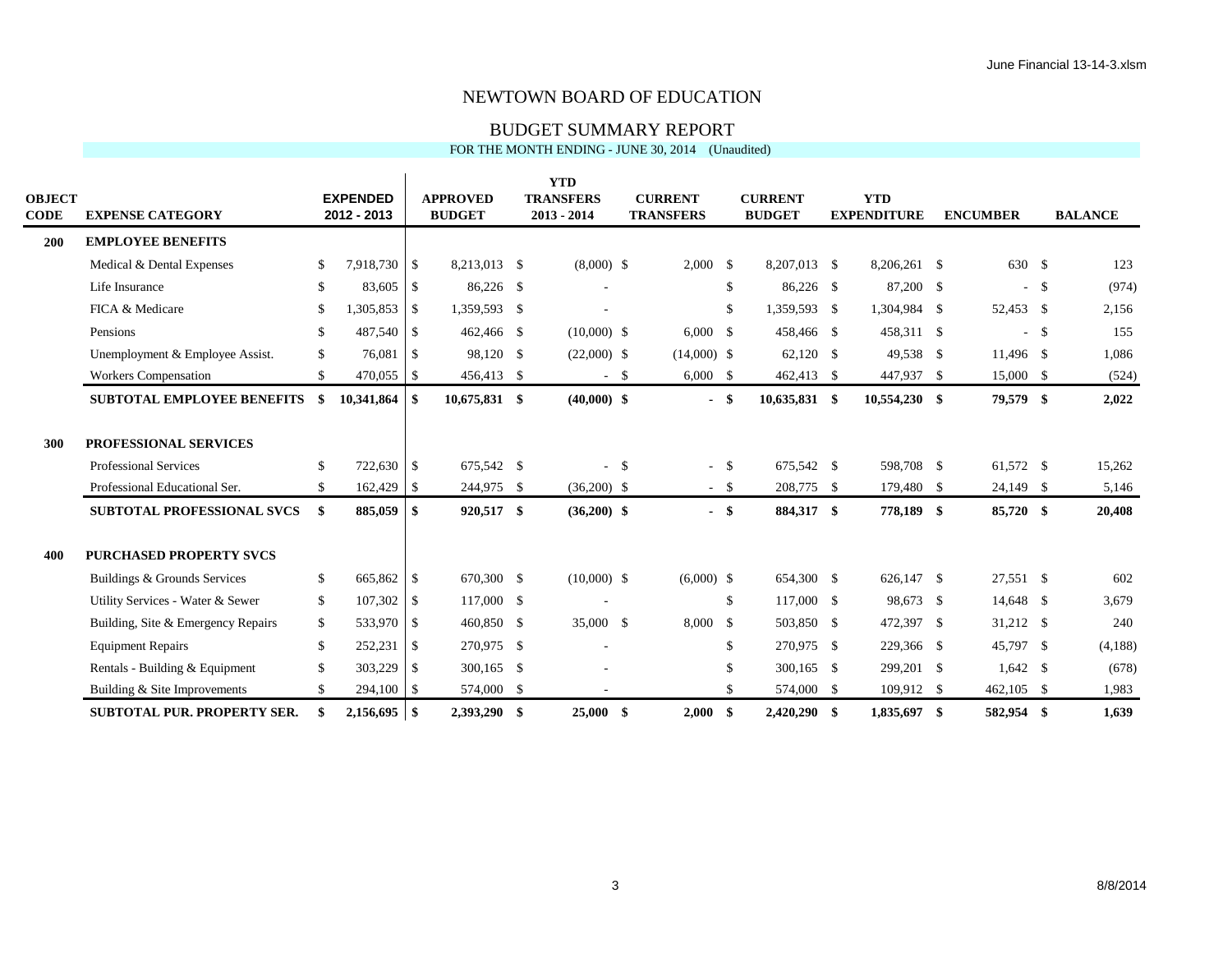#### BUDGET SUMMARY REPORT

|                       |                                       |               |                                |      |                                  | <b>YTD</b>       |        |                                    |               |                                 |                                  |     |                 |        |                |
|-----------------------|---------------------------------------|---------------|--------------------------------|------|----------------------------------|------------------|--------|------------------------------------|---------------|---------------------------------|----------------------------------|-----|-----------------|--------|----------------|
| <b>OBJECT</b><br>CODE |                                       |               | <b>EXPENDED</b><br>2012 - 2013 |      | <b>APPROVED</b><br><b>BUDGET</b> | <b>TRANSFERS</b> |        | <b>CURRENT</b><br><b>TRANSFERS</b> |               | <b>CURRENT</b><br><b>BUDGET</b> | <b>YTD</b><br><b>EXPENDITURE</b> |     | <b>ENCUMBER</b> |        | <b>BALANCE</b> |
|                       | <b>EXPENSE CATEGORY</b>               |               |                                |      |                                  | $2013 - 2014$    |        |                                    |               |                                 |                                  |     |                 |        |                |
| 500                   | <b>OTHER PURCHASED SERVICES</b>       |               |                                |      |                                  |                  |        |                                    |               |                                 |                                  |     |                 |        |                |
|                       | <b>Contracted Services</b>            | \$            | $401,159$ \$                   |      | 360,504 \$                       | $(435)$ \$       |        | $4,000$ \$                         |               | 364,069 \$                      | 331,880 \$                       |     | 31,646 \$       |        | 543            |
|                       | <b>Transportation Services</b>        | <sup>\$</sup> | $3,607,120$ \$                 |      | 3,640,547 \$                     | 75,000           |        |                                    | \$            | 3,715,547 \$                    | 3,714,217                        | -\$ |                 | $-$ \$ | 1,330          |
|                       | Insurance - Property & Liability      | \$            | 291,106 \$                     |      | 299,135 \$                       | (1,000)          |        |                                    | \$            | 298,135 \$                      | 297,870 \$                       |     |                 | $-$ \$ | 265            |
|                       | Communications                        | \$            | 121,183                        | -S   | 129,209 \$                       | (6,000)          |        |                                    | <sup>\$</sup> | 123,209 \$                      | 117,732 \$                       |     | $2,760$ \$      |        | 2,717          |
|                       | <b>Printing Services</b>              | $\mathbb{S}$  | 32,447                         | -S   | 42,382 \$                        |                  | $-$ \$ | $(10,000)$ \$                      |               | 32,382 \$                       | 25,683 \$                        |     | $6,682$ \$      |        | 17             |
|                       | Tuition - Out of District             | $\mathbb{S}$  | $1,896,112$ \$                 |      | 2,152,926 \$                     | $(70,000)$ \$    |        | $(7,000)$ \$                       |               | 2,075,926 \$                    | 2,030,410 \$                     |     | 43,620 \$       |        | 1,896          |
|                       | Student Travel & Staff Mileage        | $\mathbb{S}$  | $177,622$ \$                   |      | 226,919 \$                       | $(8,000)$ \$     |        | $(10,000)$ \$                      |               | 208,919 \$                      | 203,893 \$                       |     | $3,070$ \$      |        | 1,956          |
|                       | <b>SUBTOTAL OTHER PURCHASED SE \$</b> |               | 6,526,747                      | - \$ | 6,851,622 \$                     | $(10, 435)$ \$   |        | $(23,000)$ \$                      |               | 6,818,187 \$                    | 6,721,685 \$                     |     | 87,778 \$       |        | 8,724          |
| 600                   | <b>SUPPLIES</b>                       |               |                                |      |                                  |                  |        |                                    |               |                                 |                                  |     |                 |        |                |
|                       | Instructional & Library Supplies      | $\mathbb{S}$  | 934,107 \$                     |      | 939,666 \$                       | 435S             |        | $(31,000)$ \$                      |               | 909,101 \$                      | 887,103 \$                       |     | 19,645 \$       |        | 2,353          |
|                       | Software, Medical & Office Sup.       | $\mathbb{S}$  | 144,536 \$                     |      | 184,465 \$                       |                  | $-$ \$ | $(8,000)$ \$                       |               | 176,465 \$                      | 154,019 \$                       |     | 21,424 \$       |        | 1,021          |
|                       | <b>Plant Supplies</b>                 | <sup>\$</sup> | 337,919 \$                     |      | 376,100 \$                       | $(15,000)$ \$    |        | $(8,000)$ \$                       |               | 353,100 \$                      | 332,408 \$                       |     | 19,092 \$       |        | 1,599          |
|                       | Electric                              | $\mathcal{S}$ | 1,357,321                      | -S   | 1,401,255 \$                     |                  | $-$ \$ | 5,000 \$                           |               | 1,406,255 \$                    | 1,283,428 \$                     |     | 123,124 \$      |        | (297)          |
|                       | Propane & Natural Gas                 | $\mathbb{S}$  | 291,923 \$                     |      | 326,370 \$                       | $(15,000)$ \$    |        | $8,000$ \$                         |               | 319,370 \$                      | 309,458 \$                       |     | 10,079 \$       |        | (167)          |
|                       | Fuel Oil                              | <sup>\$</sup> | 619,965                        | -\$  | 575,466 \$                       | 33,000 \$        |        | 54,000 \$                          |               | 662,466 \$                      | 630,890 \$                       |     | 31,449 \$       |        | 127            |
|                       | Fuel For Vehicles & Equip.            | <sup>\$</sup> | 554,631                        | -S   | 486,739 \$                       | 15,000 \$        |        | 30,000 \$                          |               | 531,739 \$                      | 515,977 \$                       |     | 15,929          | - \$   | (167)          |
|                       | Textbooks                             | \$            | 188,178 \$                     |      | 264,819 \$                       |                  |        |                                    | \$            | 264,819 \$                      | 249,108 \$                       |     | $16,035$ \$     |        | (325)          |
|                       | <b>SUBTOTAL SUPPLIES</b>              | \$            | $4,428,579$ \\$                |      | 4,554,880 \$                     | 18,435 \$        |        | $50,000$ \$                        |               | 4,623,315 \$                    | 4,362,392 \$                     |     | 256,778 \$      |        | 4,144          |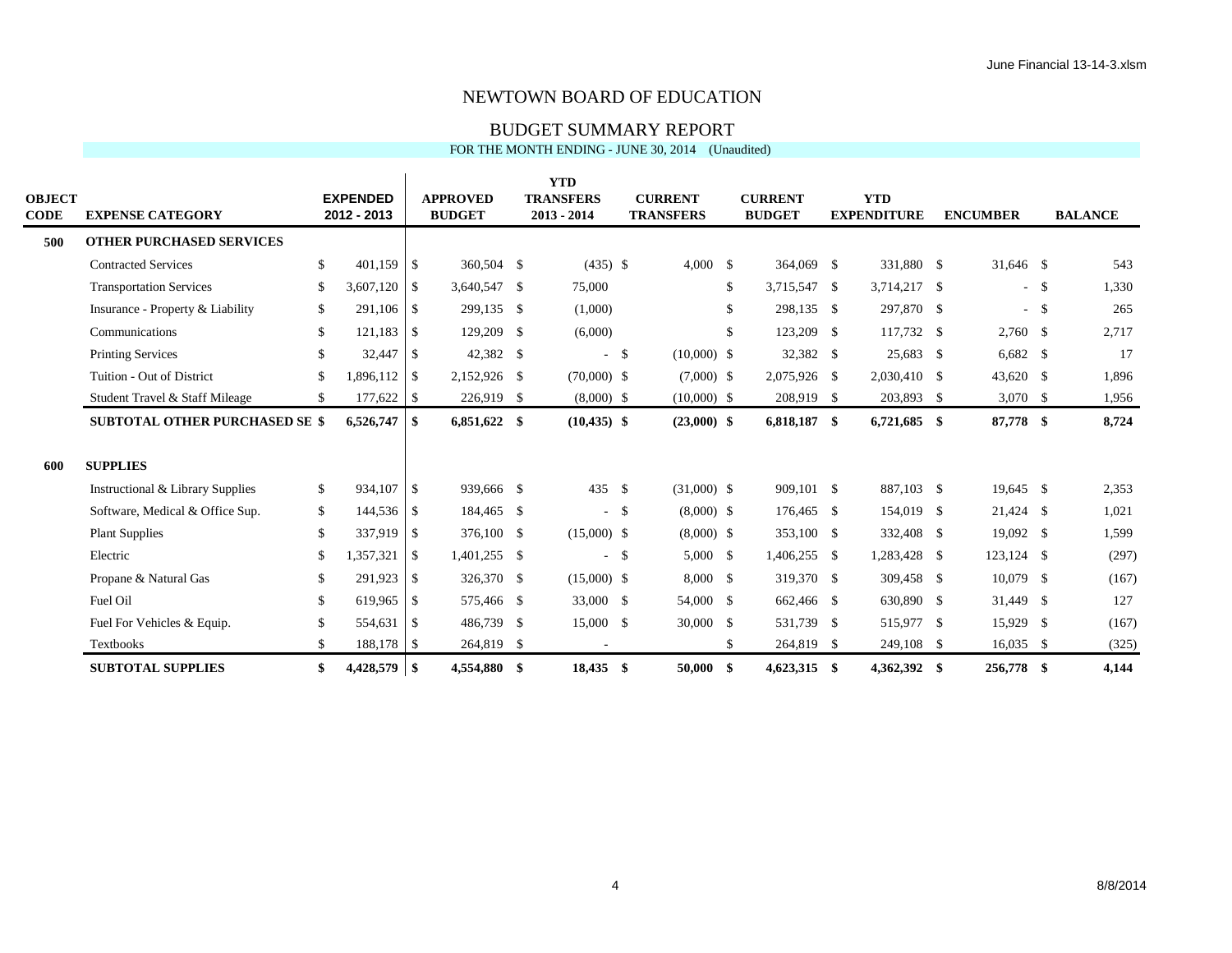#### BUDGET SUMMARY REPORT

| <b>OBJECT</b> |                               |     | <b>EXPENDED</b> |      | <b>APPROVED</b> |      | <b>YTD</b><br><b>TRANSFERS</b> |        | <b>CURRENT</b>   |              | <b>CURRENT</b> |      | <b>YTD</b>         |      |                 |               |                |
|---------------|-------------------------------|-----|-----------------|------|-----------------|------|--------------------------------|--------|------------------|--------------|----------------|------|--------------------|------|-----------------|---------------|----------------|
| <b>CODE</b>   | <b>EXPENSE CATEGORY</b>       |     | 2012 - 2013     |      | <b>BUDGET</b>   |      | $2013 - 2014$                  |        | <b>TRANSFERS</b> |              | <b>BUDGET</b>  |      | <b>EXPENDITURE</b> |      | <b>ENCUMBER</b> |               | <b>BALANCE</b> |
| 700           | <b>PROPERTY</b>               |     |                 |      |                 |      |                                |        |                  |              |                |      |                    |      |                 |               |                |
|               | Capital Improvements (Sewers) | \$. | $124,177$ \\$   |      | 124,177 \$      |      | $\sim$                         |        |                  | $\mathbb{S}$ | $124,177$ \$   |      | 124,177 \$         |      | $\sim$ .        | <sup>\$</sup> | $\overline{0}$ |
|               | <b>Technology Equipment</b>   | \$  | 51,953          | l \$ | 325,559 \$      |      |                                | $-$ \$ | $4,000 \quad$ \$ |              | 329,559 \$     |      | 320,720 \$         |      | 8,871 \$        |               | (33)           |
|               | Other Equipment               |     |                 |      | 48,012 \$       |      | 51,000                         |        |                  | \$           | 99,012 \$      |      | 84,883 \$          |      | 13,895 \$       |               | 234            |
|               | <b>SUBTOTAL PROPERTY</b>      | \$  |                 |      | 497,748 \$      |      | 51,000 \$                      |        | 4,000            | - \$         | 552,748 \$     |      | 529,780 \$         |      | 22,766 \$       |               | 201            |
| 800           | <b>MISCELLANEOUS</b>          |     |                 |      |                 |      |                                |        |                  |              |                |      |                    |      |                 |               |                |
|               | Memberships                   |     | $71,081$ \$     |      | 75,190 \$       |      | (3,000)                        |        |                  | \$           | 72,190 \$      |      | 71,420 \$          |      | 25S             |               | 745            |
|               | <b>SUBTOTAL MISCELLANEOUS</b> | \$. |                 |      | 75,190 \$       |      | $(3,000)$ \$                   |        |                  | - \$         | $72,190$ \$    |      | 71,420 \$          |      | 25              | -\$           | 745            |
|               | <b>TOTAL LOCAL BUDGET</b>     |     | 68,348,959 \$   |      | 71,045,304      | - \$ | $\sim$                         | - 56   |                  | - \$         | 71,045,304     | - \$ | 67,234,858         | - \$ | 3,763,261 \$    |               | 47,185         |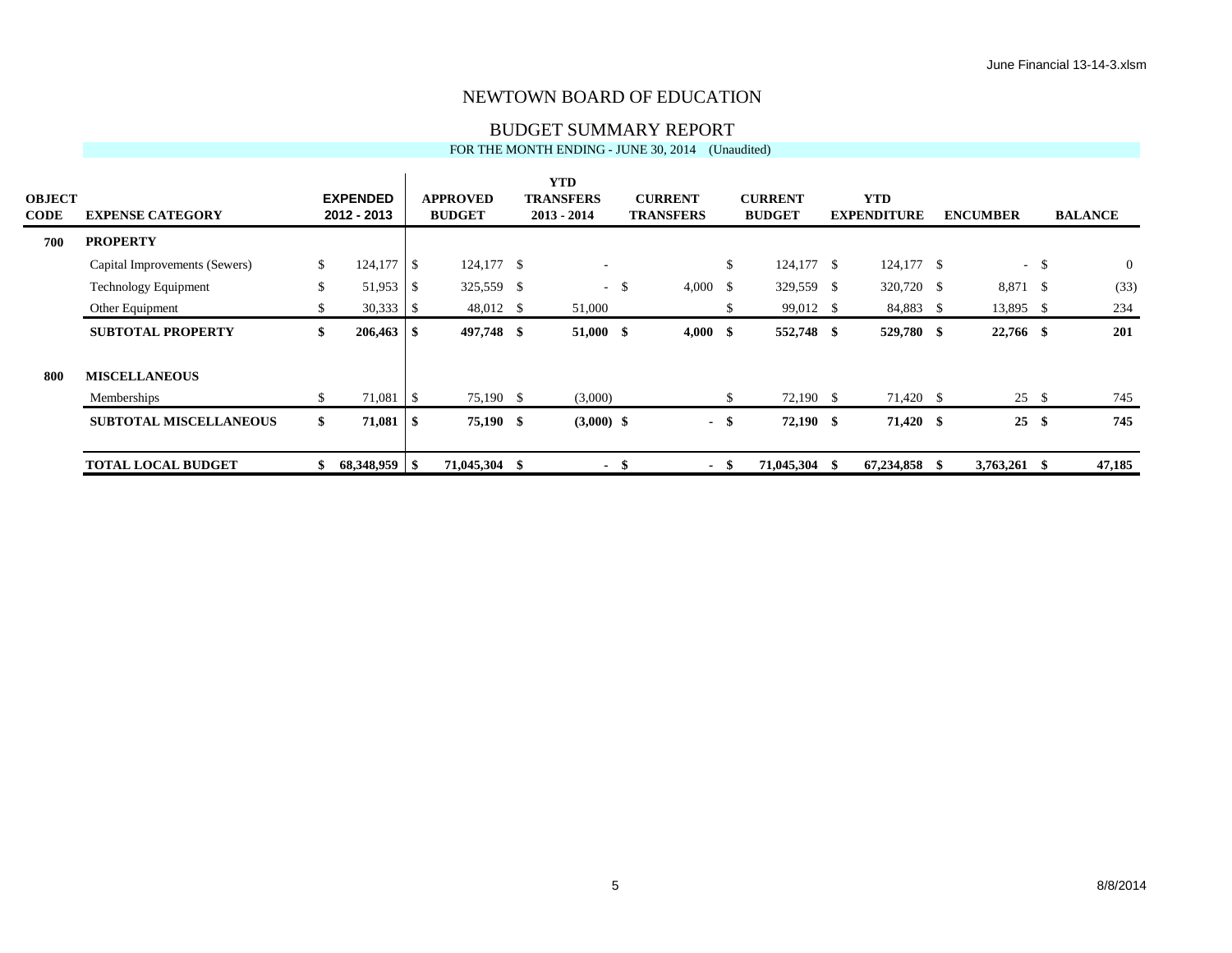#### BUDGET SUMMARY REPORT

|               | FOR THE MONTH ENDING - JUNE 30, 2014<br>(Unaudited) |                 |                 |                  |                  |                |                    |                 |                |  |  |  |  |
|---------------|-----------------------------------------------------|-----------------|-----------------|------------------|------------------|----------------|--------------------|-----------------|----------------|--|--|--|--|
|               |                                                     |                 |                 |                  |                  |                |                    |                 |                |  |  |  |  |
|               |                                                     |                 |                 | <b>YTD</b>       |                  |                |                    |                 |                |  |  |  |  |
| <b>OBJECT</b> |                                                     | <b>EXPENDED</b> | <b>APPROVED</b> | <b>TRANSFERS</b> | <b>CURRENT</b>   | <b>CURRENT</b> | <b>VTD</b>         |                 |                |  |  |  |  |
| <b>CODE</b>   | <b>EXPENSE CATEGORY</b>                             | 2012 - 2013     | <b>BUDGET</b>   | $2013 - 2014$    | <b>TRANSFERS</b> | <b>BUDGET</b>  | <b>EXPENDITURE</b> | <b>ENCUMBER</b> | <b>BALANCE</b> |  |  |  |  |

|                                    | <b>RECEIVED</b> | 2013-14<br><b>APPROVED</b> |                 |                | $\frac{0}{0}$   |
|------------------------------------|-----------------|----------------------------|-----------------|----------------|-----------------|
| <b>SCHOOL GENERATED FEES</b>       | 2012-2013       | <b>BUDGET</b>              | <b>RECEIVED</b> | <b>BALANCE</b> | <b>RECEIVED</b> |
| <b>HIGH SCHOOL FEES</b>            |                 |                            |                 |                |                 |
| NURTURY PROGRAM                    | \$8,000         | \$8,000                    | \$8,000.00      | \$0.00         | 100.00%         |
| <b>PARKING PERMITS</b>             | \$20,000        | \$20,000                   | \$20,000.00     | \$0.00         | 100.00%         |
| PAY FOR PARTICIPATION IN SPORTS    | \$84,800        | \$84,800                   | \$84,800.00     | \$0.00         | 100.00%         |
|                                    | \$112,800       | \$112,800                  | \$112,800.00    | \$0.00         | 100.00%         |
| <b>BUILDING RELATED FEES</b>       |                 |                            |                 |                |                 |
| <b>ENERGY - ELECTRICITY</b>        | \$0             | \$313                      | \$313.00        | \$0.00         | 100.00%         |
| HIGH SCHOOL POOL - OUTSIDE USAG    | \$1,100         | \$1,100                    | \$0.00          | \$1,100.00     | $0.00\%$        |
|                                    | \$1,100         | \$1,413                    | \$313.00        | \$1,100.00     | 22.15%          |
| <b>MISCELLANEOUS FEES</b>          | \$185           | \$75                       | \$143.50        | $(\$68.50)$    | 191.33%         |
| <b>TOTAL SCHOOL GENERATED FEES</b> | \$114,085       | \$114,288                  | \$113,256.50    | \$1,031.50     | 99.10%          |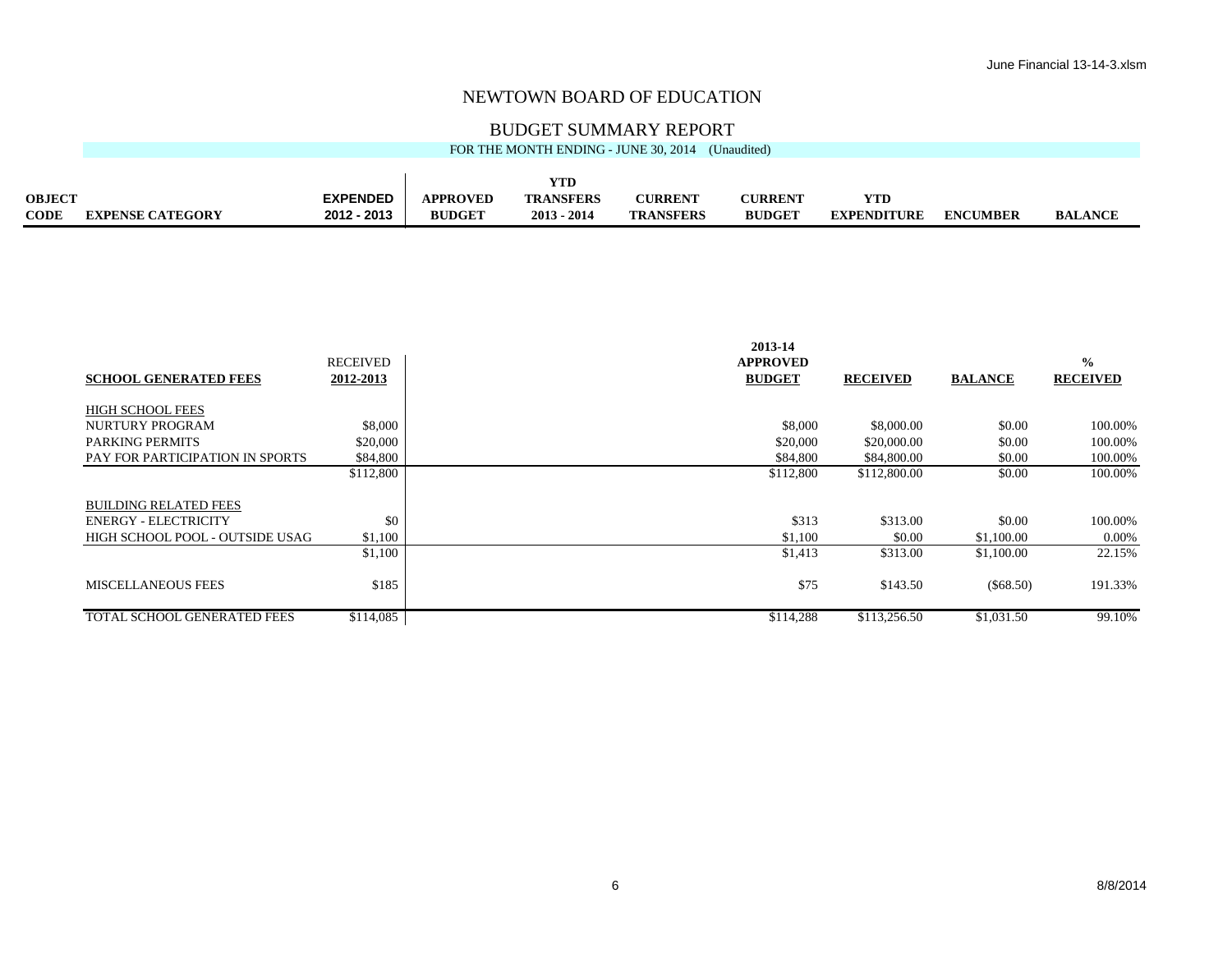# CASH DONATIONS 6/30/2014

| <b>DONATIONS</b>           | <b>BALANCE 7/1/13</b> | <b>RECEIPTS</b> | <b>EXPENDITURES</b> | <b>BALANCE 6/30/14</b> | <b>ENCUMBERED</b> | <b>AVAILABLE</b> |
|----------------------------|-----------------------|-----------------|---------------------|------------------------|-------------------|------------------|
| <b>DISTRICT</b>            |                       |                 |                     |                        |                   |                  |
| <b>GENERAL DONATIONS</b>   | \$29,114.43           | \$0.00          | \$2,965.00 *        | \$26,149.43            |                   | \$26,149.43      |
| <b>TEACHERS</b>            | \$250.00              | \$0.00          | \$0.00              | \$250.00               |                   | \$250.00         |
| <b>MUSIC</b>               | \$9,500.00            | \$0.00          | \$0.00              | \$9,500.00             |                   | \$9,500.00       |
| <b>SCHOOL LIBRARIES</b>    | \$450.60              | \$0.00          | \$0.00              | \$450.60               |                   | \$450.60         |
| <b>BOOKS</b>               | \$1,500.00            | \$0.00          | \$0.00              | \$1,500.00             |                   | \$1,500.00       |
| CHARTWELLS SCHOLARSHIP     | \$0.00                | \$1,500.00      | \$1,500.00          | \$0.00                 |                   | \$0.00           |
| CHARTWELLS NUTRITION GRANT | \$1,947.41            | \$4,000.00      | \$0.00              | \$5,947.41             |                   | \$5,947.41       |
| <b>CULTURAL EVENT</b>      | \$1,400.00            | \$0.00          | \$0.00              | \$1,400.00             |                   | \$1,400.00       |
| <b>BUTTERFLY BUSHES</b>    | \$50.00               | \$0.00          | \$0.00              | \$50.00                |                   | \$50.00          |
| SOS PROGRAM                | \$0.00                | \$6,523.93      | \$0.00              | \$6,523.93             |                   | \$6,523.93       |
| <b>SUBTOTAL</b>            | \$44,212.44           | \$12,023.93     | \$4,465.00          | \$51,771.37            |                   | \$51,771.37      |
| SANDY HOOK SCHOOL          |                       |                 |                     |                        |                   |                  |
| <b>GENERAL</b>             | \$31,800.79           | \$10,902.24     | \$0.00              | \$42,703.03            |                   | \$42,703.03      |
| <b>TEACHERS</b>            | \$900.00              | \$0.00          | \$0.00              | \$900.00               |                   | \$900.00         |
| <b>MUSIC</b>               | \$155.00              | \$8,927.15      | \$5,910.00          | \$3,172.15             |                   | \$3,172.15       |
| PHYSICAL ED.               | \$13,003.60           | \$50.00         | \$275.12            | \$12,778.48            |                   | \$12,778.48      |
| <b>LIBRARY MEDIA</b>       | \$12,472.71           | \$1,400.00      | \$1,008.13          | \$12,864.58            |                   | \$12,864.58      |
| CLASSROOM                  | \$0.00                | \$1,500.00      | \$0.00              | \$1,500.00             |                   | \$1,500.00       |
| <b>CELEBRATION OF LIFE</b> | \$500.00              | \$0.00          | \$0.00              | \$500.00               |                   | \$500.00         |
| <b>SUBTOTAL</b>            | \$58,832.10           | \$22,779.39     | \$7,193.25          | \$74,418.24            |                   | \$74,418.24      |
| <b>OTHER DONATIONS</b>     |                       |                 |                     |                        |                   |                  |
| READERS WORKSHOP PROG      | \$0.00                | \$50,000.00     | \$25,000.00         | \$25,000.00            |                   | \$25,000.00      |
| <b>SUBTOTAL</b>            | \$0.00                | \$50,000.00     | \$25,000.00         | \$25,000.00            |                   | \$25,000.00      |
| <b>SECURITY</b>            |                       |                 |                     |                        |                   |                  |
| <b>SECURITY</b>            | \$26,000.00           | \$27,965.00 *   | \$0.00              | \$53,965.00            | \$28,965.00       | \$25,000.00      |
| <b>SUBTOTAL</b>            | \$26,000.00           | \$27,965.00     | \$0.00              | \$53,965.00            | \$28,965.00       | \$25,000.00      |
| TOTAL BOARD OF EDUCATION   | \$129,044.54          | \$112,768.32    | \$36,658.25         | \$205,154.61           | \$28,965.00       | \$176,189.61     |

\* INCLUDES \$2,965.00 TRANSFER OF FUNDS FROM DISTRICT GENERAL TO SECURITY

# SANDY HOOK SPECIAL REVENUE FUND (TOWN FUND)

| SANDY HOOK SCHOOL<br>SHS PROJECT FICILITATOR/CONSUL | \$125,000.00<br>\$20,000.00 |        | \$111.690.84<br>\$10.081.96 | \$13,309.16<br>\$9,918.04 |        | \$13,309.16<br>\$9,918.04 |
|-----------------------------------------------------|-----------------------------|--------|-----------------------------|---------------------------|--------|---------------------------|
| TOTAL BOARD PORTION                                 | \$145,000.00                | \$0.00 | \$121,772.80                | \$23,227.20               | \$0.00 | \$23,227,20               |

DONATIONS MADE PAYABLE TO THE TOWN OF NEWTOWN FOR THE SANDY HOOK SCHOOL - INCLUDED IN THE TOWN'S ESTABLISHED SANDY HOOK SPECIAL REVENUE FUND.